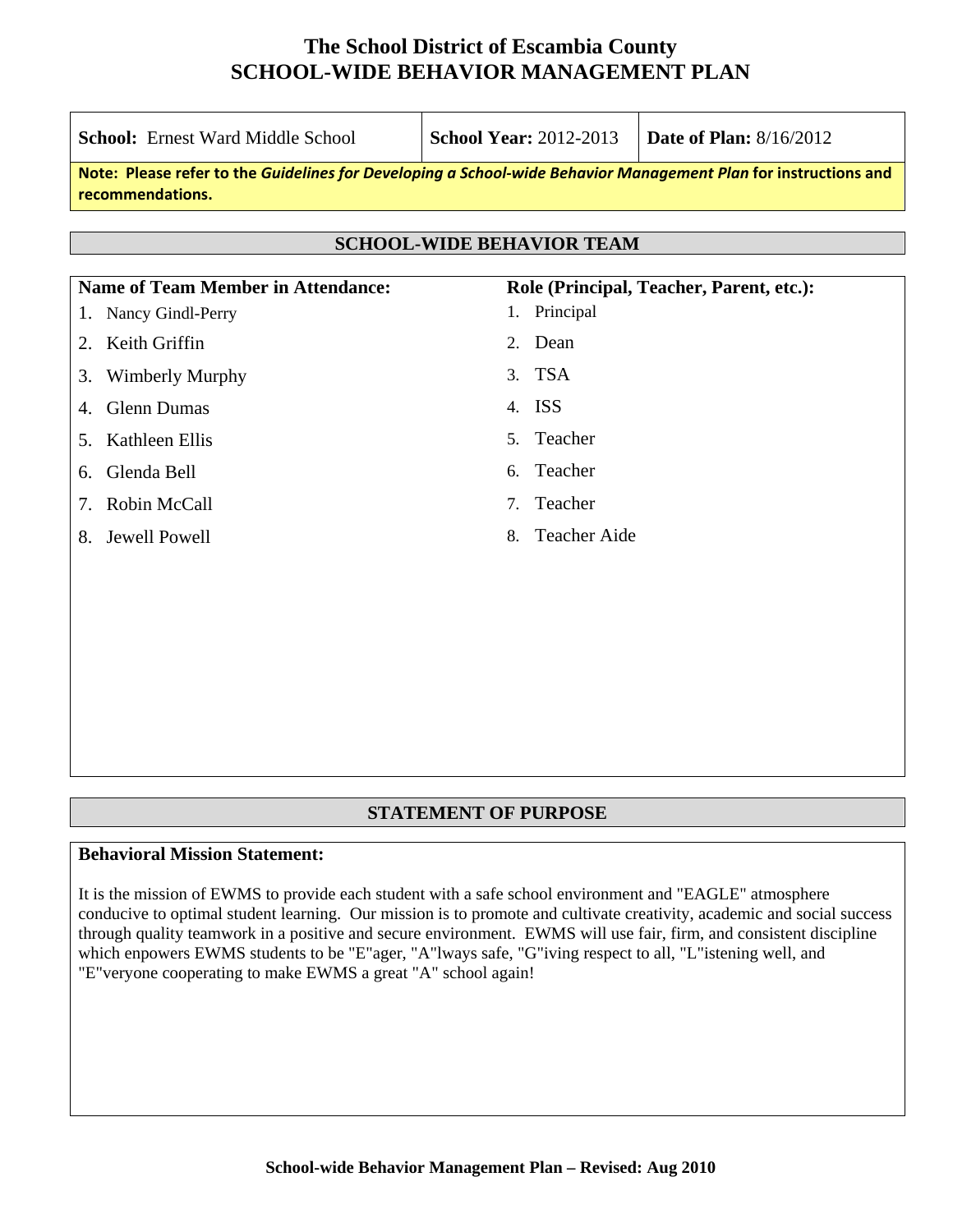#### **BASELINE DATA**

## **PREVIOUS SCHOOL YEAR** '11 – '12

| <b>Office Discipline Referrals (ODR)</b>                                                        |      |  |  |  |  |
|-------------------------------------------------------------------------------------------------|------|--|--|--|--|
| Number of Office Discipline<br>Referrals (ODR)                                                  | 610  |  |  |  |  |
| Average ODR per Student<br>$(\# ODR \div \# \text{ of students enrolled})$                      | 1.33 |  |  |  |  |
| Number of Students with ODR                                                                     | 372  |  |  |  |  |
| <b>Out-of-School Suspensions (OSS)</b>                                                          |      |  |  |  |  |
|                                                                                                 |      |  |  |  |  |
| Number of Incidents of<br>Out-of-School Suspension (OSS)                                        | 218  |  |  |  |  |
| Average OSS per Student<br>$(\text{\#} \text{OSS} \div \text{\#} \text{ of students enrolled})$ | .47  |  |  |  |  |

| <b>In-School Suspensions (ISS)</b>                               |      |  |  |  |  |
|------------------------------------------------------------------|------|--|--|--|--|
| Number of Incidents of                                           | 246  |  |  |  |  |
| In-School Suspension (ISS)                                       |      |  |  |  |  |
| Average ISS per Student<br>(# ISS $\div$ # of students enrolled) | .53  |  |  |  |  |
| Number of Students with ISS                                      | 198  |  |  |  |  |
| <b>Attendance</b>                                                |      |  |  |  |  |
| <b>Average Daily Attendance</b>                                  | 93.4 |  |  |  |  |
| <b>Bullying Prevention</b>                                       |      |  |  |  |  |
| Percent of Students Trained                                      | 100  |  |  |  |  |
| Percent of                                                       | 100  |  |  |  |  |
| <b>Staff Trained</b>                                             |      |  |  |  |  |

## **ADDITIONAL DATA AND OUTCOMES**

**What other data or outcomes will your school use for continuous monitoring of your school-wide behavior management plan (e.g., academic data, faculty attendance, school surveys, training, ESE referrals, etc.)? The outcomes may also include various ways of analyzing school-wide behavioral data as outlined in the** *School-wide Behavioral Data Guide* **(e.g., referrals/suspensions by grade level, location, problem behavior, time of day, student, class, etc.).**

Referrals will be analyzed using the following categories:

Types of referrals: Major/Minor/Bus, etc. and will be broken down by Month and Grading Period

Grade Levels to include all subgroups in grades 6/7/8

ESE Grade Levels in grades 6/7/8

Subgroups: Gender/Ethnicity/Socio-Economic/Teacher

Data regarding referrals will be gathered for each month and at the end of each nine week grading period during the 2012-2013 school year. The discipline team will meet at the end of the nine weeks, as noted on page four section one, to discuss the problems that need the most attention. Programs including, but not limited to second step in the ILO Program, will be used to address areas of concern regarding the types of referrals the Dean's office is receiving and working.

Teacher referrals will be tracked and monitored as in previous years. The administration will work closely with those individual teachers who may need professional development on classroom management if deemed necessary.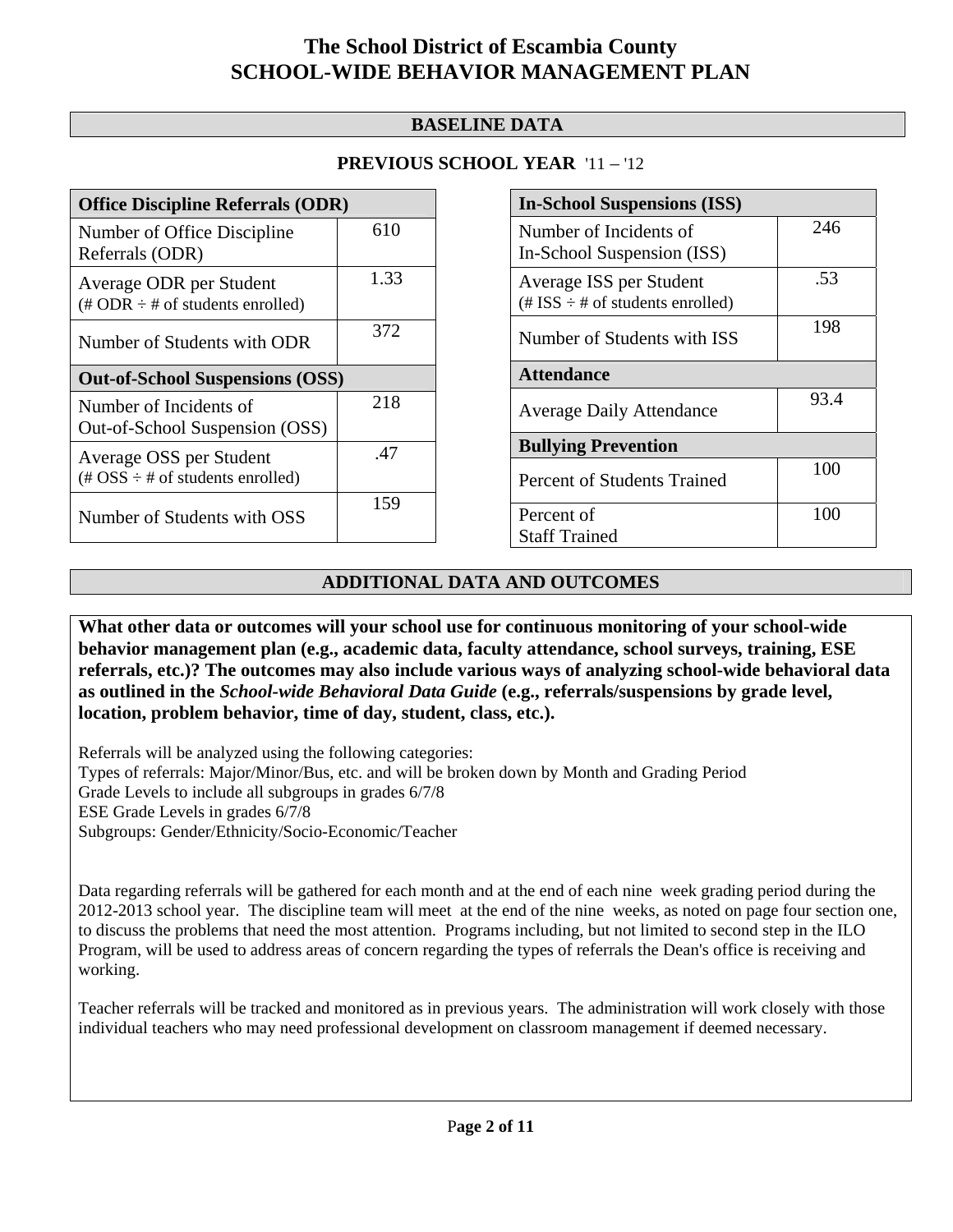#### **SCHOOL-WIDE BEHAVIORAL GOALS**

#### **1. Out-of-school suspension**

It is the goal of the faculty/staff of EWMS to further reduce the number of Out of School Suspensions (OSS) by providing alternative methoods of discipline designed to keep students in school. By utilizing a daily In School Suspension (ISS) program and an In Lieu of Program (ILO) the use of Out of School Suspensions (OSS) should decrease.

#### **2. Attendance**

A reduction of OSS will positively impact student attendance, keeping students in the learning environment. Suspension and expulsion should only be used when dealing with extremely difficult and challenging behaviors and as a last resort. Additional incentives will be added to improve attendance for the entire student population. EWMS will use School Messenger and each homeroom teacher will alert the parents after five (5) absences.

#### **3. Bullying**

Bullying of any kind will not be tolerated at EWMS. In order for optimal learning to take place, students must be and feel safe within the school environment. Faculty, staff, and students will be trained to identify potential bullying situations and to intervene before situations escalate. All incidents will be reported to school administration and School Resource Officer (SRO) for further investigation. All school personnel will be on high alert as we work to control bullying! Our SRO gives an in-depth presentation regarding bullying and being bullied during the school year, a "Bullying Hotline" is provided by the county office, and Lakeview personnel give periodlong discussions on bullying. An "anonymous tip box" is located in the library for students to report bullying.

#### **4. Office Discipline Referrals**

Before sending a referral to the Dean, teachers must use three (3) documented disciplinary interventions, including a parent contact. Parental contact allows the teacher to alert parents so they can "talk" to their child regarding the problem, and hopefully correct the problem before a referral is issued. Serious Breach of Conduct or Very Serious Breach of Conduct is an automatic referral per the Rights and Responsibilities Handbook.

#### **5. Other**

Eagle "Top Gun" Awards

#### **6. Other**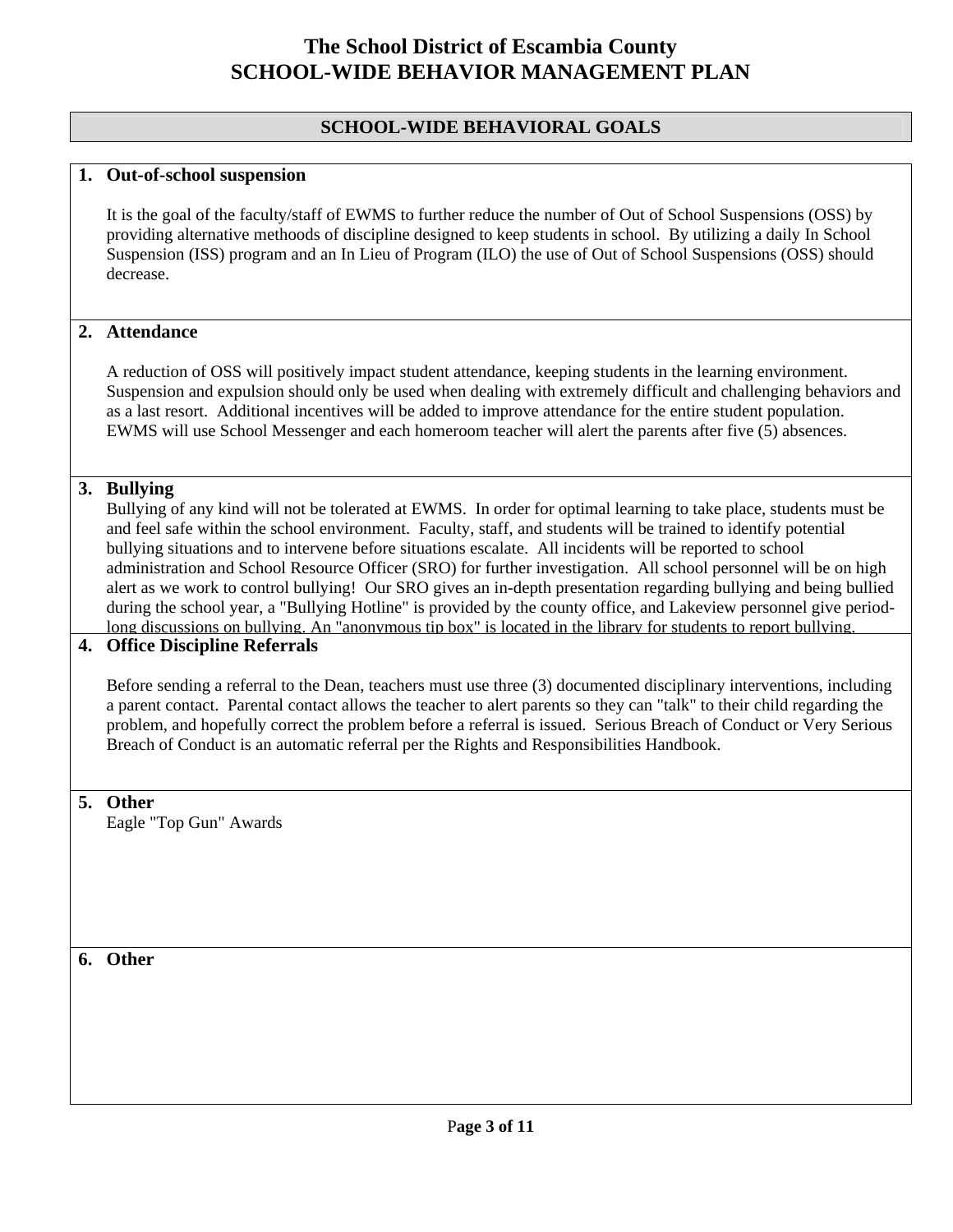#### **PROGRESS MONITORING**

**Your school-wide behavior team should meet to review data and discuss concerns or revisions to your school-wide behavior management plan once a month and complete progress monitoring forms quarterly. Describe when you plan to meet (days, location, and time) throughout the school year.** 

October 23, 2012 in Dean's Office-after  $1<sup>st</sup>$  grading period January 9, 2013 in Dean's Office-after  $2<sup>nd</sup>$  grading period April 30, 2013 in Dean's Office-after 3rd grading period

**Describe the procedures that your school will use to collect, summarize, and analyze the behavioral data prior to team meetings. Procedures are required for entering the information into the database, summarizing the data, and developing graphs using the** *School-wide Behavioral Data Guide***.** 

The dean will enter all discipline data into TERMS. Reports from TERMS containing information about referrals, ISS, OSS, ILO, and attendance will be used to generate information needed. These reports will be used in the Discipline meetings as well as in general faculty meetings for more complete understanding by all stakeholders of problem areas or of areas needing improvement.

#### **How will your school document the school-wide behavior team meetings?**

Information will be distributed to faculty, staff, and committee members through written minutes of the Discipline committee meetings. Our school will invest in practices and procedures that are supported by rigorous research evidence such as the In-lieu-of Expulsion and in-school suspension programs. These programs have demonstrated postitive results for the students and their families.

**Describe how your school-wide behavior team will share the data and outcomes with your faculty, staff, and other stakeholders?** 

The discipline committee will meet at the end of each nine weeks to review data. We will share the data and progress at the end of each nine weeks with all of our faculty and staff. We are encouraging Bus Drivers and Support Personnel to become an integral part of this process.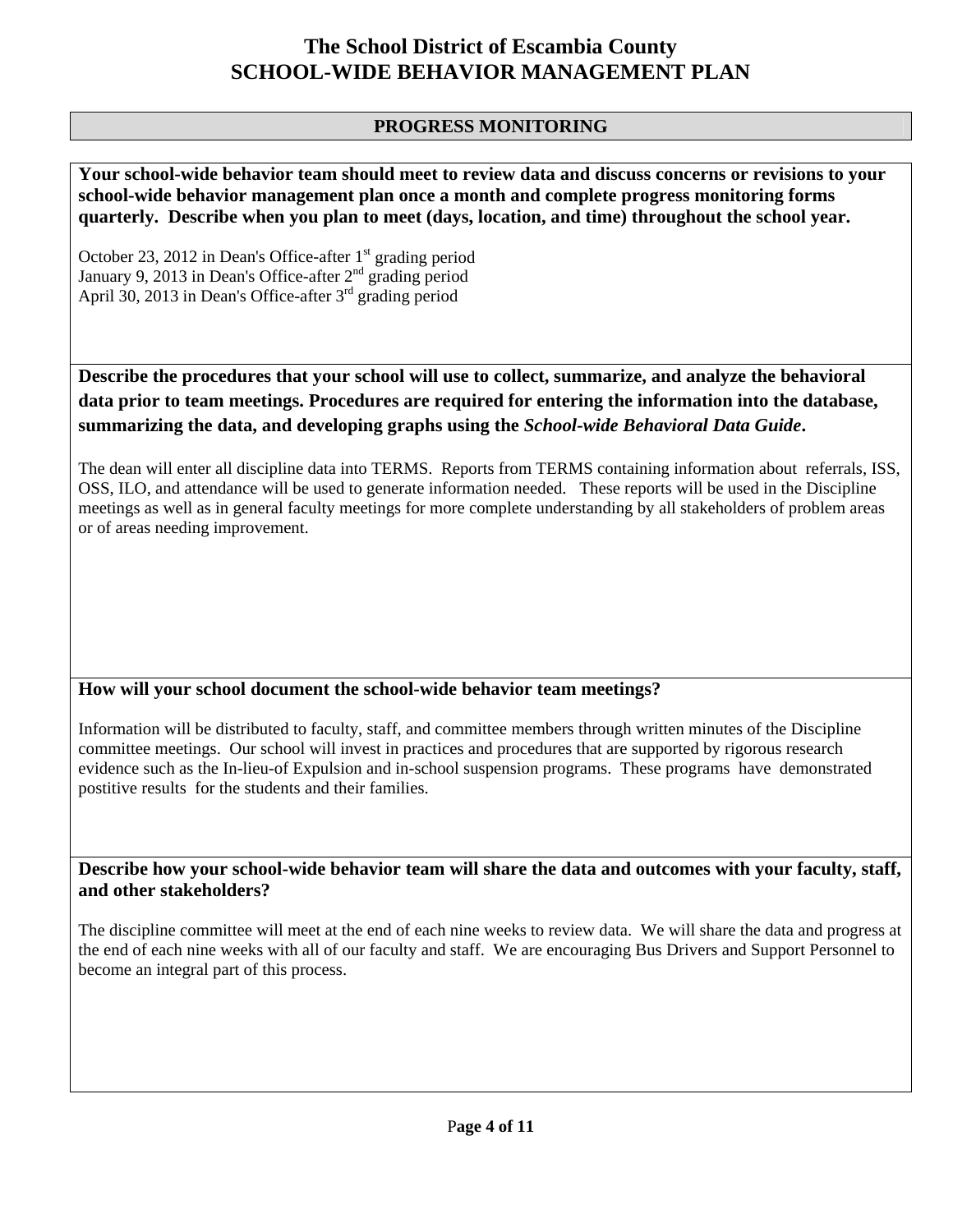## **SCHOOL EXPECTATIONS AND RULES**

## **List 3 – 5 school-wide expectations**

Students should/will come to school ready:

"E"ager to learn

"A"lways feeling safe

"G"iving and receiving respect

"L"istening well

"E"veryone cooperating with school and district policies

| Rules/               | <b>Setting:</b><br><b>Bus</b>                                                                                                                                               | <b>Setting:</b><br>Classrooms/Halls                                                                                                                  | <b>Setting:</b><br>Special                                                                                       | <b>Setting:</b><br>Restrooms                                                                                                |
|----------------------|-----------------------------------------------------------------------------------------------------------------------------------------------------------------------------|------------------------------------------------------------------------------------------------------------------------------------------------------|------------------------------------------------------------------------------------------------------------------|-----------------------------------------------------------------------------------------------------------------------------|
| <b>Expectations:</b> | Arrival/Dismissal                                                                                                                                                           |                                                                                                                                                      | Areas/Cafeteria                                                                                                  |                                                                                                                             |
| Be Ready             | <b>Know Bus Rules</b><br>Be on Time to bus stop<br>and for after school<br>pickup<br>Remain in Assigned<br>area                                                             | Bring supplies<br>Have homework<br>Be on time<br>Focus on directions<br>Keep noise down<br>Have hall pass                                            | Move quickly through<br>line<br>Know lunch number<br>and speak name clearly<br>Remain seated and talk<br>quietly | Use between classes or<br>during lunch period<br>Go directly to/from<br>restroom<br>Notify staff of problems<br>in bathroom |
| Be Responsible       | Stay in assigned seat<br>Notify driver of<br>problems<br>Keep bus clean<br>Keep conversations low<br>Arrive/depart orderly<br>Go directly to bus on<br>dismissal            | Be actively involved<br>Use time wisely<br>Take care of<br>space/materials<br>Mind your own<br>business<br>Do not participate<br>horseplay or PDA    | Keep conversations low<br>Remain seated in<br>assigned seat<br>Clean up after eating                             | Use facilities as<br>intended<br>Wash hands after use!<br>Notify staff of problems                                          |
| Be Respectful        | Keep hands/feet to self<br>Keep conversations low<br>Use appropriate non-<br>offensive<br>language/gestures<br>Do not participate in<br>horseplay<br>Remove hats inside bus | Keep hands to self<br>Leave others<br>belongings alone<br>Listen carefully<br>Walk on right side in<br>hallway<br>Do not participate in<br>horseplay | Speak politely<br>Use good manners<br>Allow classmates<br>personal space<br>Do not skip lines                    | Flush after use!<br>Use supplies<br>appropriately<br>Use trash receptacles                                                  |
|                      |                                                                                                                                                                             |                                                                                                                                                      |                                                                                                                  |                                                                                                                             |
|                      |                                                                                                                                                                             |                                                                                                                                                      |                                                                                                                  |                                                                                                                             |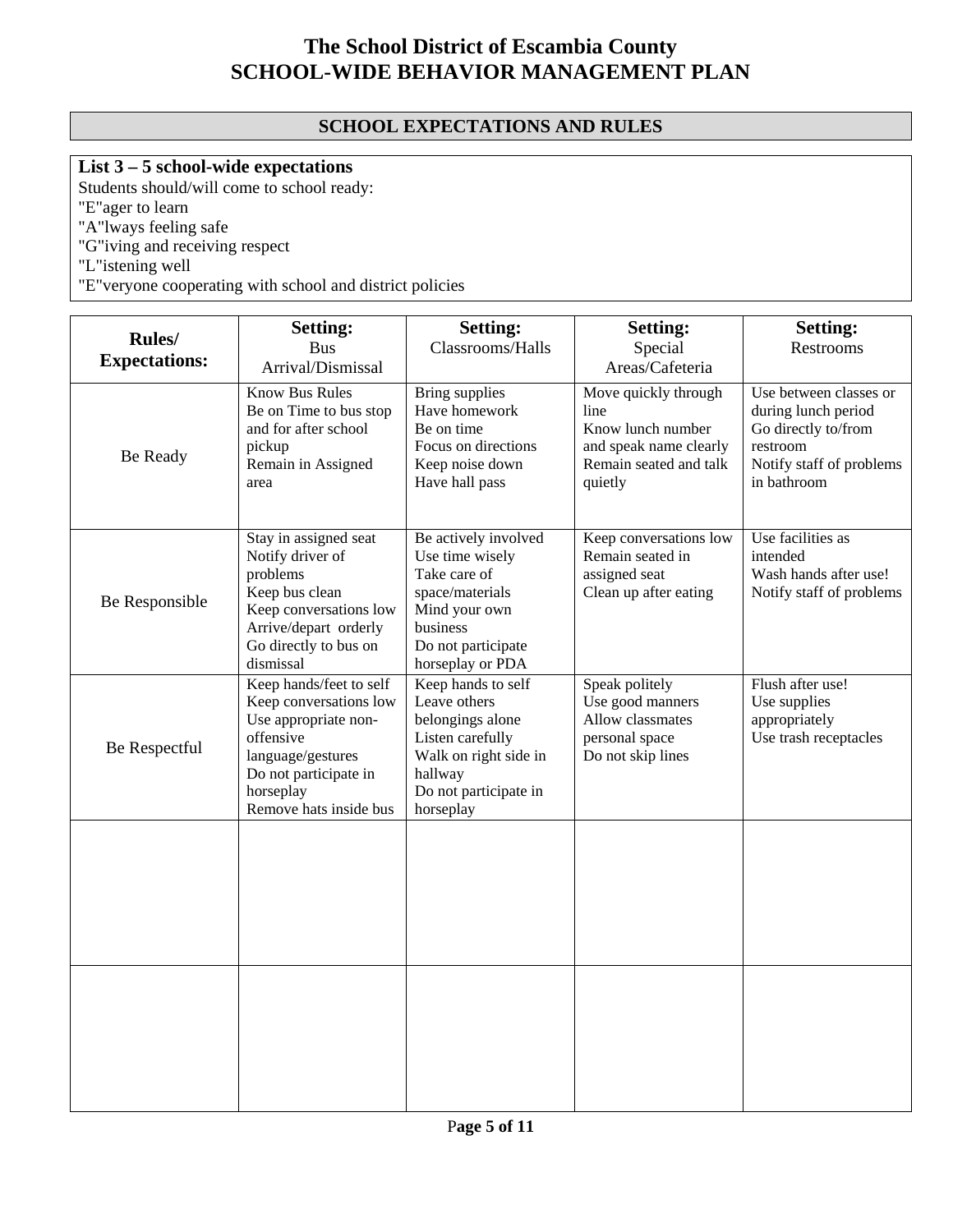#### **TEACHING EXPECTATIONS AND RULES**

#### **How will your school introduce the school-wide expectations and rules to all of your students and staff?**

Faculty and staff will be introduced to rules and expectations during pre-school planning days with round-robin training sessions. They will receive written handouts for future references. Students will receive Rights/Responsibility Handbooks during the first week of school. Social studies teachers are responsible for going over the material in the handbook with a test to measure student comprehension. This added emphasis comes after the Dean has spoken to the students emphasizing areas of concern from the previous year and any changes regarding the R/R handbook. Gradelevel meetings are held by the administration during the first weeks of school to discuss rules/expectations. Meetings are video taped to be used for late arriving students and new students.

#### **During the school year, what activities will your school implement to encourage on-going direct instruction of the school-wide expectations and rules? How will your school embed the expectations and rules into the daily curriculum?**

Students can earn Positive Behavior reports from their teachers and these reports will be sent home. Students-of-the-Month Awards will be given to deserving students each month in each grade level. Extra privileges (eating outside, assemblies, pep rallies, etc.) may be earned. Also, field days will be held during the year. Pride slips can be earned by students in different ways. In hallways there will be Bulletin Board Recognition that displays "Random Acts of Kindness" throughout the year.

#### **How often will you plan to provide refresher training on expectations and rules to staff and students in your school? How will you orient and teach new students who arrive mid-year?**

In-service training provided by staff and/or administration, as needed.

Mid-term reports sent home to parents.

Positive/Negative Behavioral reports sent home to parents when warranted.

Proactive faculty members will contact parents/guardians by phone calls or e-mails when problems arise and before problems escalate.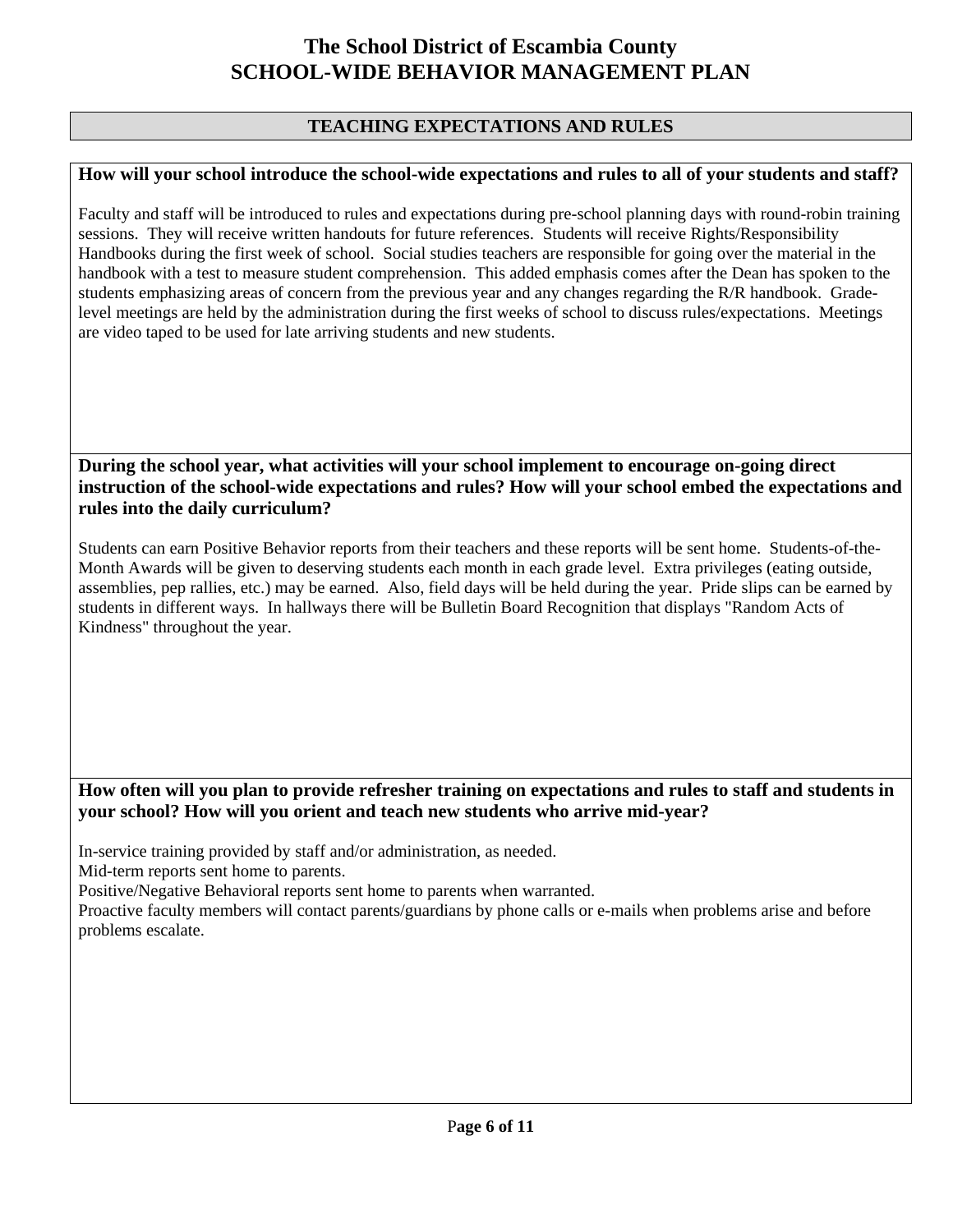#### **REWARD/RECOGNITION PROGRAM**

## **What type of reward system will you use?**

Positive Behavior Reports Students of the month in each grade level Additional Privileges (pep rallies, homework passes, field days, hat days, etc.) Candy awarded at lunch and an Ice Cream Social for students with zero referrals

#### **Describe the behaviors for which you will reward or recognize students.**

All positive behaviors No discipline referrals Good grades Positive attitude Improved attendance Seventh period party by grade level for A/B Honor roll

## **How will you implement the reward system?**

Teachers will be required to send ten Positive referrals home each nine week grading period. Teachers will continue to nominate and vote for Students-of-the-Month. Students with zero referrals will be entered into a drawing for prizes.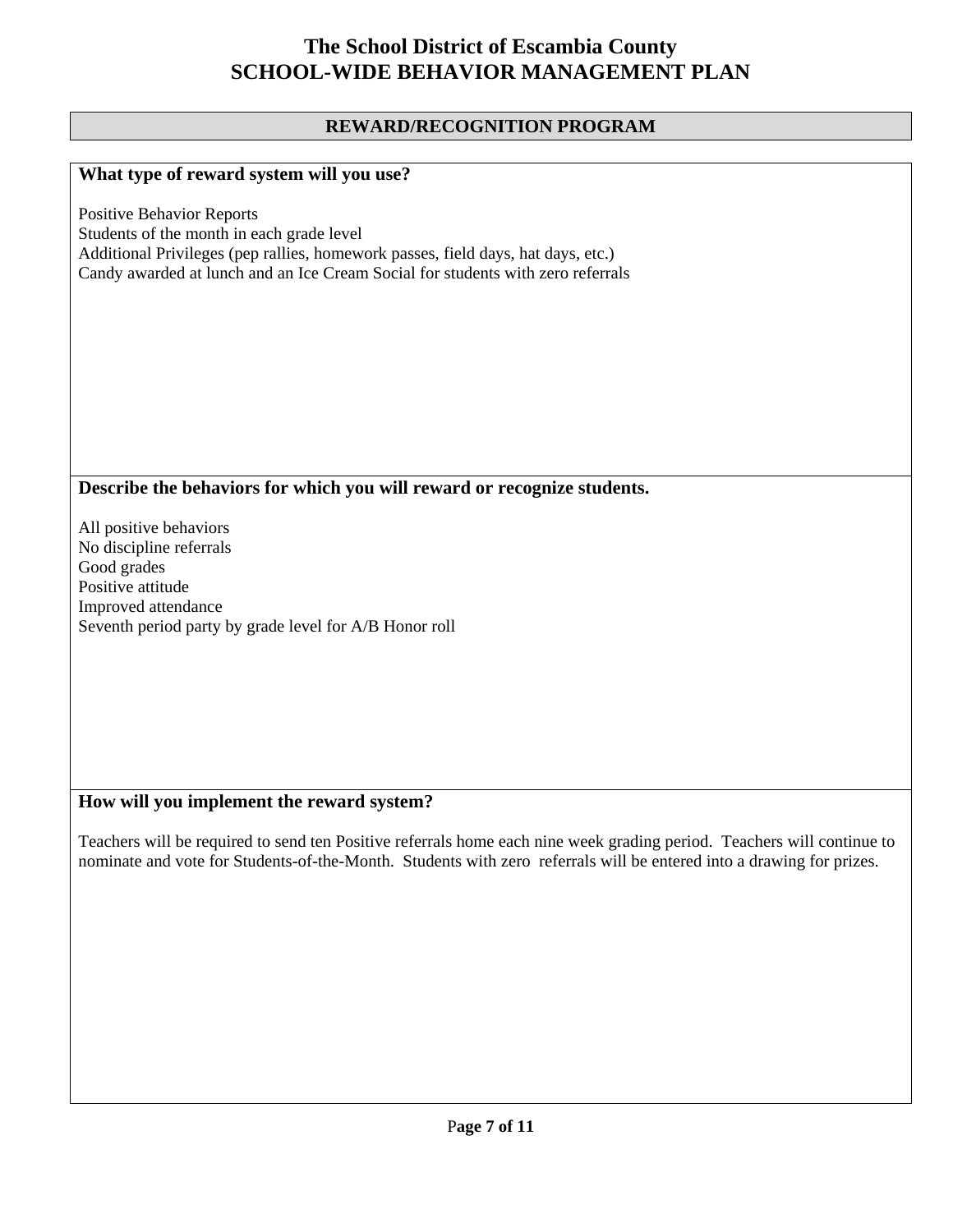#### **DISCIPLINARY PROCEDURES**

#### **Explain the discipline process at your school. Differentiate between minor and major behavior incidents and describe the process for documenting and addressing both types of incidents.**

1st Offense: Teacher gives student a verbal warning 2nd Offense: Teacher holds a conference with the student 3rd Offense: Teacher makes contact with parent via telephone, email, conference, behavior slip, or home visit 4th Offense: Discipline Referral

All discipline handled by each teacher is kept on file by the teacher. Grade-level leaders and grade-level teams are encouraged to talk to each other to see if something another teacher is doing may be working with that student. The dean, grade-level leaders, and administration has access to this information and the steps the teacher has taken to remedy the situation.

Documentation will be completed for all incidents. The administrative dean will follow the adjudication guide for determining minor/major behavior incidents.

#### **What intervention strategies will your school use to prevent behavior that results in discipline referrals and out-of-school suspensions?**

Seek training opportunities for positive classroom management for faculty. Teachers must use three (3) disciplinary actions, including parent contact, prior to writing referrals for minor offenses. ISS and campus beautification work detail programs should reduce the use of OSS. Alternative to suspension is provided for students through Informed Families program.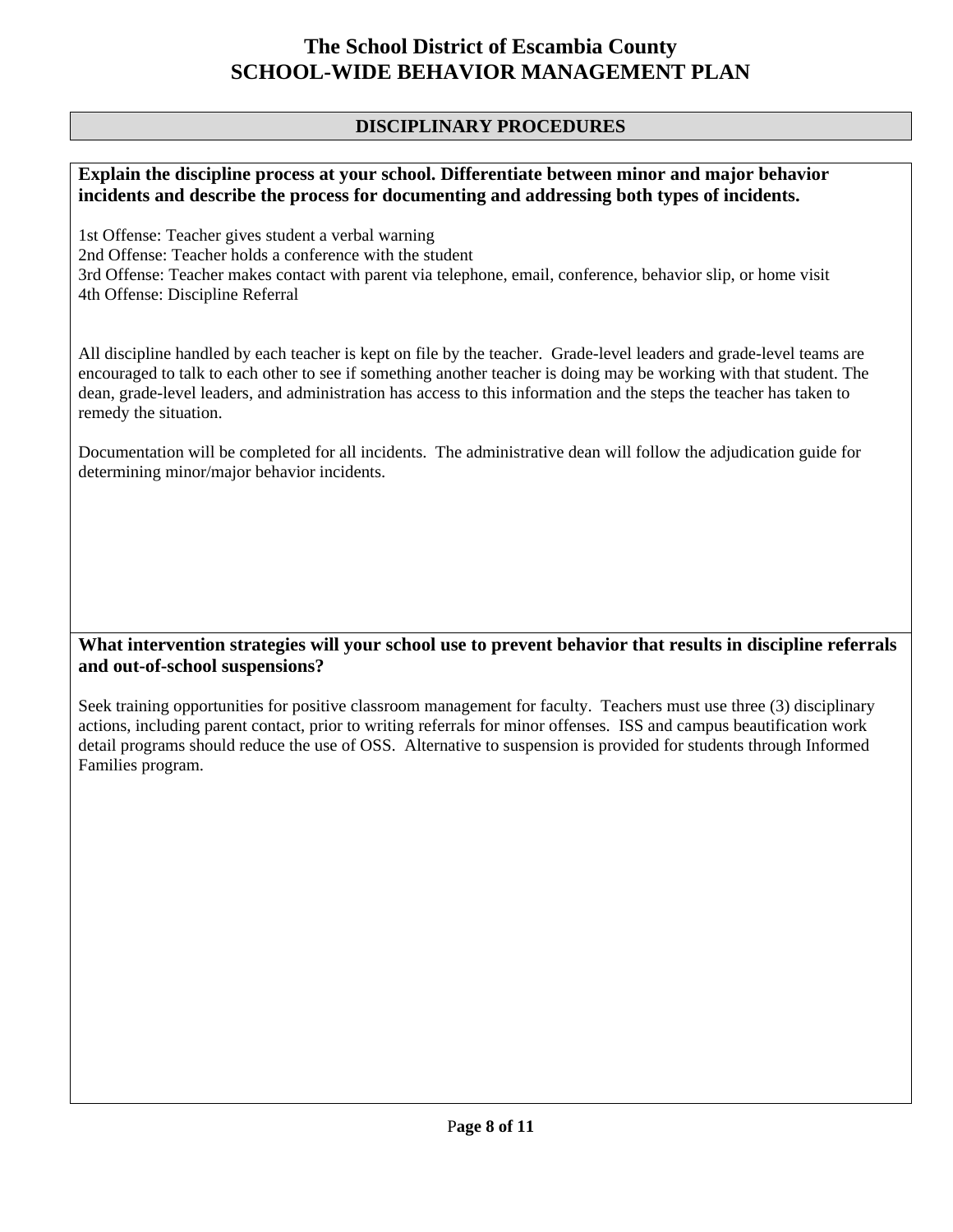#### **DISCIPLINARY PROCEDURES (continued)**

# **What are the consequences or disciplinary actions that are used in your school?**  Warning Parent/Teacher Conference<br>
Time Out Behavior Contract **Behavior Contract** Work Detail Disciplinary Meeting Detention Bus Suspension In School Suspension (ISS) Out of School Suspension (OSS) Expulsion In Lieu of Expulsion (ILO) Criminal Charges Guidance Office All SESIR incidents and serious offenses will be reported to SRO and law enforcement. **For Middle or High Schools: How do the adjudication guidelines complement your disciplinary procedures?**  County adjudication guidelines are followed to ensure firm, fair, and consistent discipline at Ernest Ward Middle School which follows county procedures outlining the middle school action levels and number of offenses.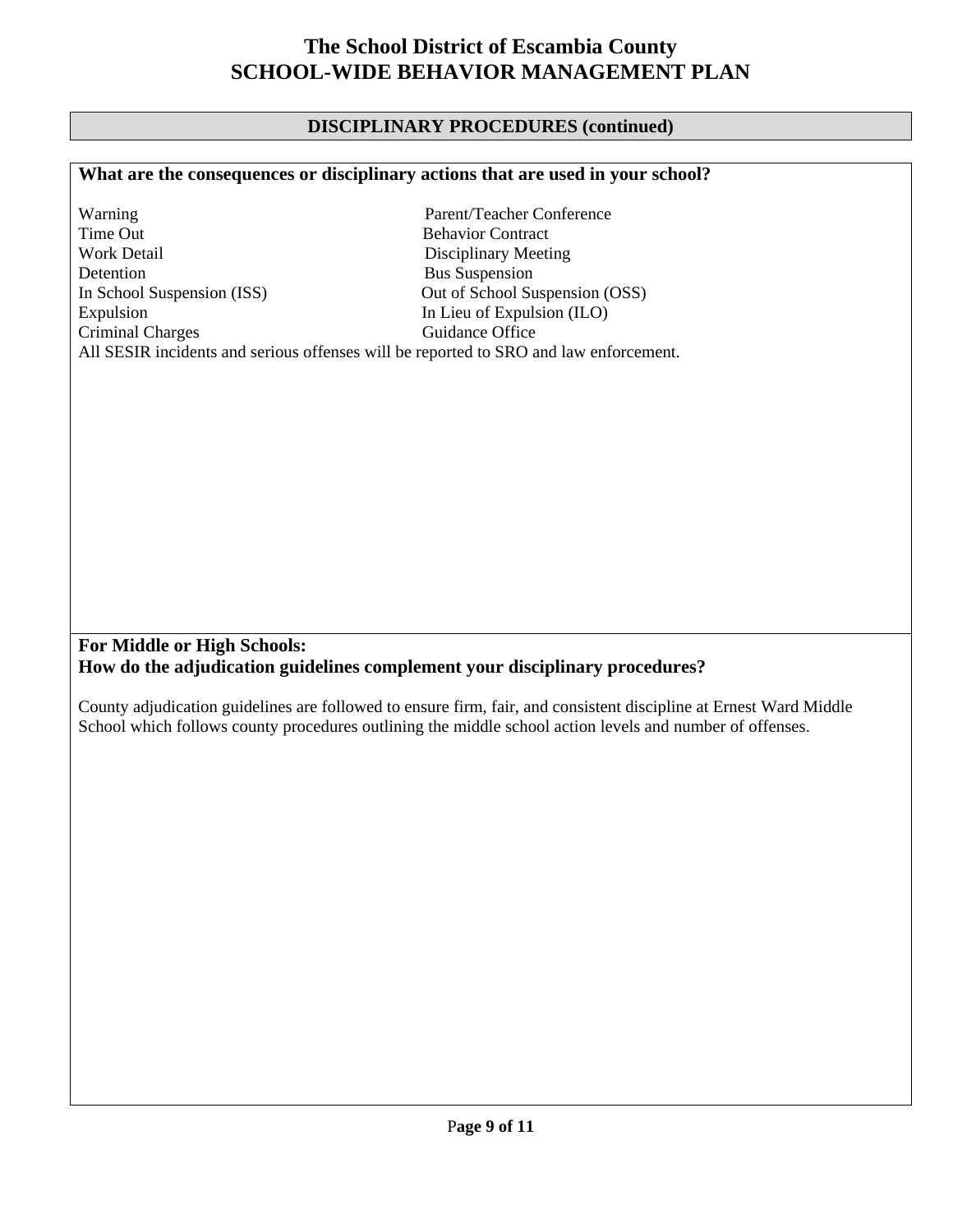#### **TRAINING AND IMPLEMENTATION**

#### **Describe any training needs, material needs, and/or environmental arrangements necessary to implement your school-wide behavior management plan.**

EWMS will use funds left from the 2011-2012 and funds generated from the 2012-2013 school fundraisers to provide rewards and incentives. We will work with FDLRS and district resources for training that our teachers may need. After looking at data, EWMS would like to secure groups and/or mentors to help provide training and resources to our students who are in need.

#### **Describe how your school will train all faculty and staff on your school-wide behavior management plan. How will you orient and teach new faculty and staff who arrive mid-year?**

Training will be provided for the faculty and staff during preschool, team leader meetings, grade level meetings, and faculty meetings. Training will be ongoing as needed.

#### **What school-wide routines and procedures will be implemented by all faculty and staff to facilitate your school-wide behavior management plan?**

Positive Referrals, Coupon reward procedure, participation in pep-rallies and other in-school functions, mentors, and pre-referral intervention procedures.